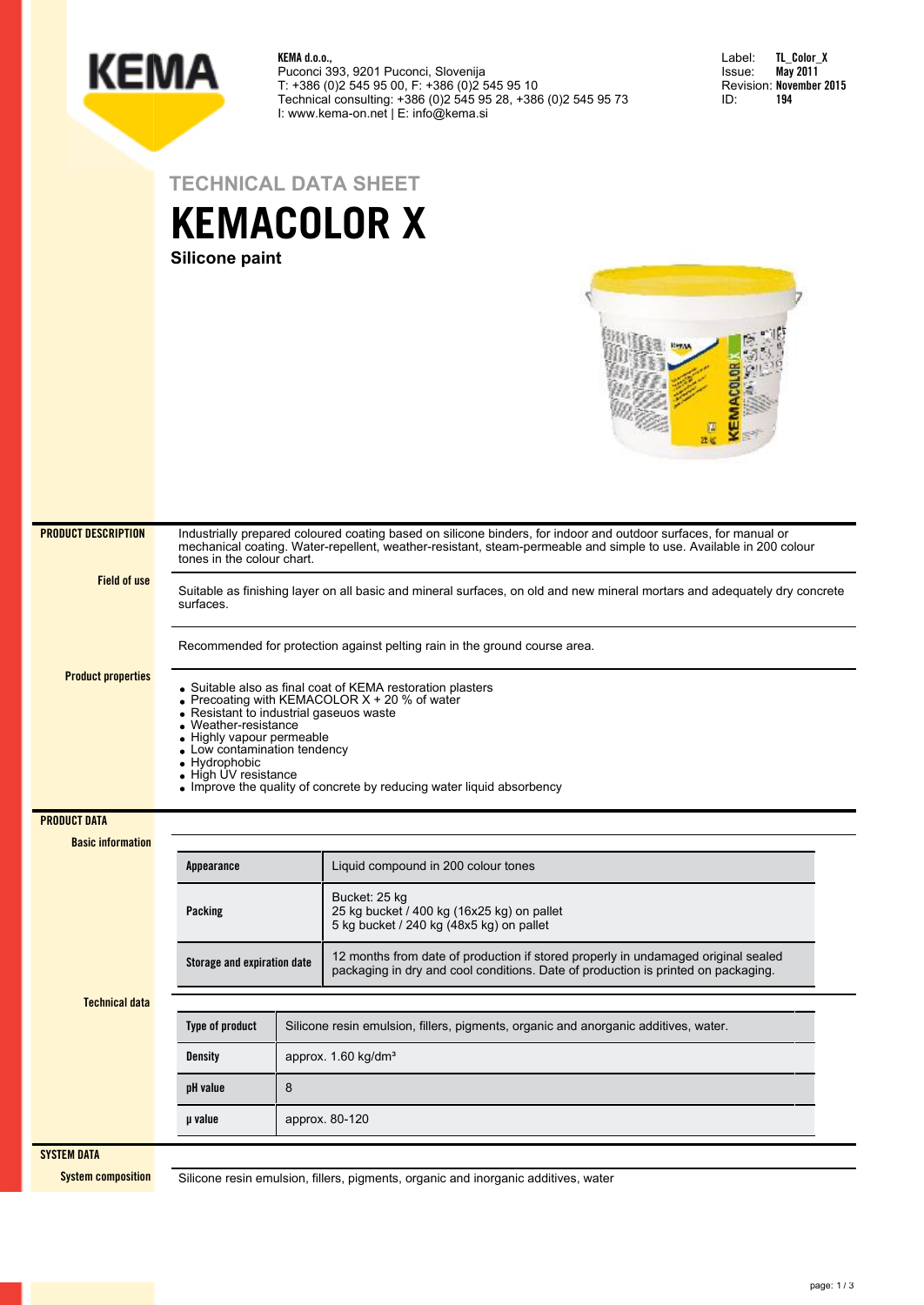

**KEMA d.o.o.,** Puconci 393, 9201 Puconci, Slovenija T: +386 (0)2 545 95 00, F: +386 (0)2 545 95 10 Technical consulting: +386 (0)2 545 95 28, +386 (0)2 545 95 73 I: www.kema-on.net | E: info@kema.si

| <b>INSTRUCTIONS FOR USE</b> |                                                                                                                                                                                                                                                                                                                                                                                                                                                                                                                                                                                                                                                                                                                                                                                                                                                                                                                                        |  |  |
|-----------------------------|----------------------------------------------------------------------------------------------------------------------------------------------------------------------------------------------------------------------------------------------------------------------------------------------------------------------------------------------------------------------------------------------------------------------------------------------------------------------------------------------------------------------------------------------------------------------------------------------------------------------------------------------------------------------------------------------------------------------------------------------------------------------------------------------------------------------------------------------------------------------------------------------------------------------------------------|--|--|
| <b>Consumption</b>          |                                                                                                                                                                                                                                                                                                                                                                                                                                                                                                                                                                                                                                                                                                                                                                                                                                                                                                                                        |  |  |
|                             | $0,40 - 0.50$ kg/m <sup>2</sup> for 1 coat of paint                                                                                                                                                                                                                                                                                                                                                                                                                                                                                                                                                                                                                                                                                                                                                                                                                                                                                    |  |  |
| <b>Base</b>                 | The examination of the plaster base must be performed according to ÖNORMs (Austrian standards) B 2230 and B 3346.<br>The base surface must satisfy the following requirements: clean, dry, free of frost, free of dust, not water-repellent, free of<br>efflorescence, supporting<br>and free of loose parts.<br>Suitable on:<br>- Lime/cement and cement plasters spread thin<br>- Concrete and other mineral base surfaces<br>- Mineral and silicate paint coats with good adhesion properties.<br>Conditional suitability on (test on trial surfaces!):<br>- Lime/gypsum, gypsum/lime and gypsum plasters<br>- Lime finishes and whitewash coats (always observe carbonation!)<br>- Sandwich type plaster boards (Baumit waterproofing primer)<br>Not suitable on:<br>- Plastic and resins, paint and oil films, glue and latex paint                                                                                               |  |  |
| <b>Base preparation</b>     | - Mechanically remove chalking or sanding surfaces or consolidate if applicable (plaster consolidation agent, resting<br>period: min. 14 days!)<br>- Remove forming oil residues on concrete with hot steam or commercially available special forming oil removers.<br>- Surfaces with dirt/contamination and/or algae growth: mechanically clean or treat with hot vapour or special agent<br>- Weathered mineral paint with bad adhesion properties: remove mechanically<br>- Damaged or cracked surfaces: perform structurally appropriate repair with stopper                                                                                                                                                                                                                                                                                                                                                                      |  |  |
| <b>Mix ratio</b>            | Kemacolor X is ready-to-use compound.                                                                                                                                                                                                                                                                                                                                                                                                                                                                                                                                                                                                                                                                                                                                                                                                                                                                                                  |  |  |
| <b>Mix time</b>             | Mix KEMACOLOR X paint thoroughly before application.                                                                                                                                                                                                                                                                                                                                                                                                                                                                                                                                                                                                                                                                                                                                                                                                                                                                                   |  |  |
| <b>Mix tool</b>             | For mixing use a a electric stirrer.                                                                                                                                                                                                                                                                                                                                                                                                                                                                                                                                                                                                                                                                                                                                                                                                                                                                                                   |  |  |
| <b>Installation</b>         | The appropriately pre-treated base surface must be cured and dry. Prime the entire area evenly with Kemacolor X diluted<br>with 20% water. After priming, wait at least 12 hours or more depending on the weather and then brush or roll on one to<br>two coats of Kemacolor X paint (undiluted or diluted with max. 10% of water). Allow each coat to dry 12 hours before<br>applying the next!                                                                                                                                                                                                                                                                                                                                                                                                                                                                                                                                       |  |  |
| <b>Structure of coats</b>   | - 1 x Kemacolor X paint diluted with 20% clean water (fully covering)                                                                                                                                                                                                                                                                                                                                                                                                                                                                                                                                                                                                                                                                                                                                                                                                                                                                  |  |  |
|                             | -1 x Kemacolor X paint undiluted or diluted with max. 10% clean water                                                                                                                                                                                                                                                                                                                                                                                                                                                                                                                                                                                                                                                                                                                                                                                                                                                                  |  |  |
| <b>Tool</b>                 | Kemacolor X paint can be rolled or brushed on.                                                                                                                                                                                                                                                                                                                                                                                                                                                                                                                                                                                                                                                                                                                                                                                                                                                                                         |  |  |
| <b>Cleaning of tool</b>     | Clean tools immediately after the use before adhesive hardens. Hardened material on tools can only be removed<br>mechanically.                                                                                                                                                                                                                                                                                                                                                                                                                                                                                                                                                                                                                                                                                                                                                                                                         |  |  |
| <b>LIMITATIONS</b>          |                                                                                                                                                                                                                                                                                                                                                                                                                                                                                                                                                                                                                                                                                                                                                                                                                                                                                                                                        |  |  |
| <b>Base temperature</b>     | +5°C min./ +30°C max.                                                                                                                                                                                                                                                                                                                                                                                                                                                                                                                                                                                                                                                                                                                                                                                                                                                                                                                  |  |  |
| Air temperature             | +5°C min./ +30°C max.                                                                                                                                                                                                                                                                                                                                                                                                                                                                                                                                                                                                                                                                                                                                                                                                                                                                                                                  |  |  |
| <b>Material temperature</b> | $+5^{\circ}$ C min./ $+30^{\circ}$ C max.                                                                                                                                                                                                                                                                                                                                                                                                                                                                                                                                                                                                                                                                                                                                                                                                                                                                                              |  |  |
| <b>Warnings</b>             | • The air, material and base temperature during processing and binding must exceed +5°C. Protect facade against direct<br>solar irradiation, rain or strong wind (for instance with scaffolding netting).<br>• High relative humidity and low temperatures (for example in late autumn) can prolong the drying time considerably and<br>cause irregular colour changes.<br>• A uniform colour appearance can only be guaranteed if all products come from a single batch.<br>• The development of the colour tone can be greatly influenced by the conditions of the base, the temperature and<br>humidity in the air.<br>• To avoid colour deviations, try to order the material required for the entire object all at once so it can all be produced in<br>one batch.<br>• If used on thermal insulating composite systems, the brightness reference value must not be lower than 30.<br>• Do not mix with other coating substances. |  |  |
|                             | Recommendation: Remains of the unhardened/unset material have to be removed in accordance with the legislation.                                                                                                                                                                                                                                                                                                                                                                                                                                                                                                                                                                                                                                                                                                                                                                                                                        |  |  |
|                             | Data source: All technical data in this technical sheet was obtained by laboratory research. Actual data may differ due to different working<br>conditions.                                                                                                                                                                                                                                                                                                                                                                                                                                                                                                                                                                                                                                                                                                                                                                            |  |  |
|                             | Local restrictions: Due to specific local regulations the installed product can differ from country to country. For exact instructions for use a<br>country specific technical sheet should be obtained.                                                                                                                                                                                                                                                                                                                                                                                                                                                                                                                                                                                                                                                                                                                               |  |  |
| <b>SAFETY DATA</b>          | Protect your eyes and skin as well as the surroundings of the surfaces to be coated, in particular glass, ceramic, clinker, natural stone, paint and<br>metal surfaces. If splashes occur, remove them by rinsing the affected area with lots of water. Do not wait until the finish has dried and cured.                                                                                                                                                                                                                                                                                                                                                                                                                                                                                                                                                                                                                              |  |  |
| <b>OTHER INFORMATION</b>    |                                                                                                                                                                                                                                                                                                                                                                                                                                                                                                                                                                                                                                                                                                                                                                                                                                                                                                                                        |  |  |
| <b>Quality assurance:</b>   | Internal quality assurance is provided by our factory laboratories. Our system of regular production checks is externally controlled by an approved<br>institute.                                                                                                                                                                                                                                                                                                                                                                                                                                                                                                                                                                                                                                                                                                                                                                      |  |  |
| <b>LEGAL BASE</b>           | Information and recommendations related to use of KEMA products are presented in good faith and believed to be correct. The later is based on our knowledge and                                                                                                                                                                                                                                                                                                                                                                                                                                                                                                                                                                                                                                                                                                                                                                        |  |  |